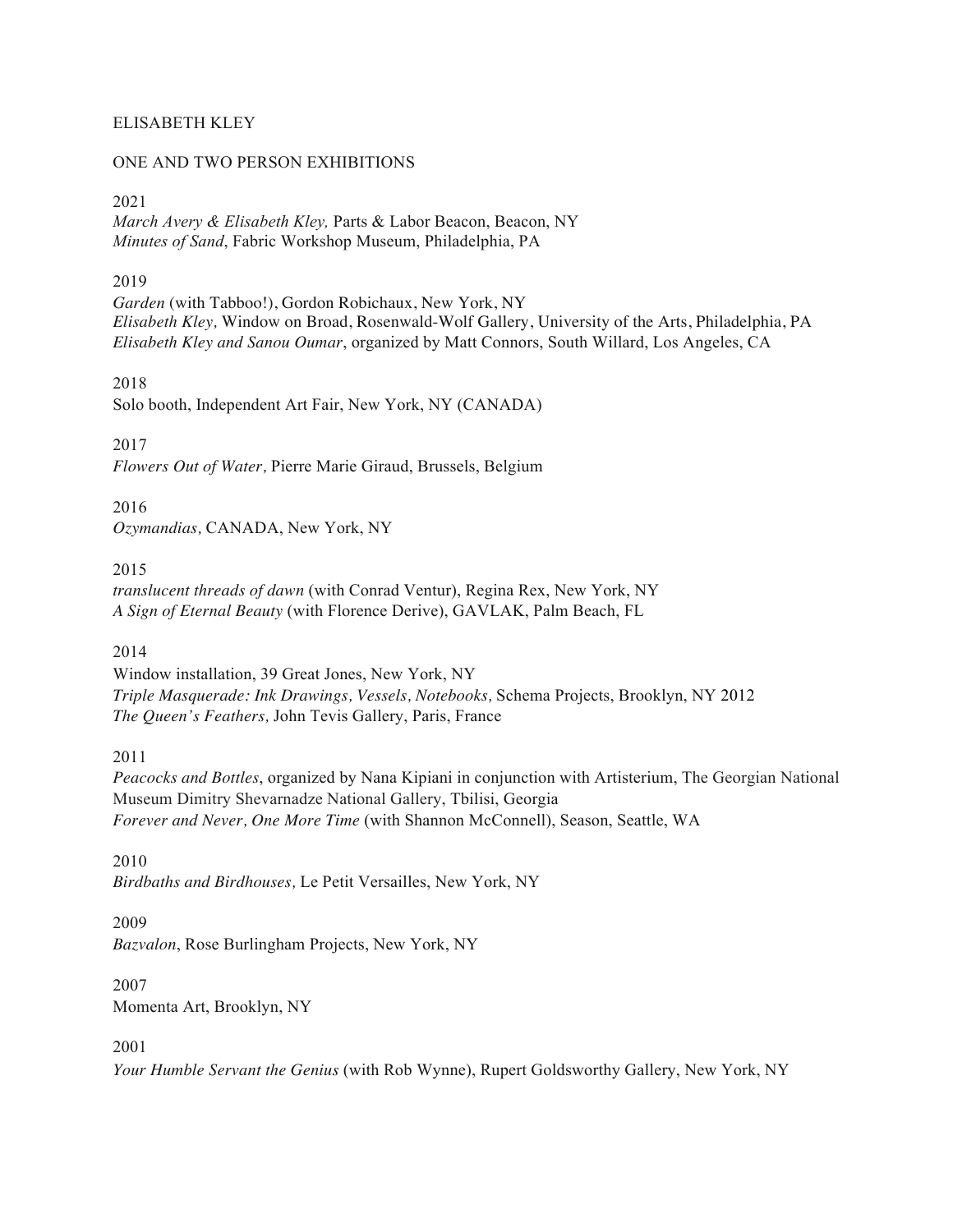#### SELECTED GROUP EXHIBITIONS

#### 2022

*2022 Invitational Exhibition of Visual Arts,* American Academy of Arts and Letters, New York, NY

### 2021

*Tangerine,* Acquavella Gallery, Palm Beach, FL *I Know Where I'm Going – Who Can I Be Now*, The Modern Institute, Glasgow, Scotland *Launch F18 – Ten Years,* (OVR), Launch F18, New York, NY *DOWNTOWN 2021*, curated by Sam Gordon, La MaMa Galleria, New York, NY

### 2020

*Finding Our Way,* lumber room, Portland, OR *The Planter Show,* Fort Makers, New York, NY *The Essential Goods Show,* Fisher Parrish Gallery, Brooklyn, NY *Sculpture from a Distance*, Parker Gallery, Los Angeles *A Page from My Intimate Journal (Part I1),* Gordon Robichaux at Parker Gallery, Los Angeles

2019

*Canada b/y Drag City,* curated by Dan Nadel, Soccer Club Club, Chicago, IL *A Show of Shows,* Kiosk, Cité Radiuse, Marseille, FR *Notebook*, curated by Joanne Greenbaum, 56 Henry, New York, NY *FREE ASSOCIATION,* Affective Care, New York, NY

2018

*A Concentration of Power,* Joost van den Bergh, London, England *Inaugural Group Exhibition,* Gavlak Palm Beach, Palm Beach, FL *10 years/100 sculptures,* curated by Todd von Ammon and Joseph Ian Henrikson*,* anonymous gallery, Mexico City, traveled to Paris, Los Angeles and New York *White Columns Benefit Exhibition and Auction,* White Columns, New York, NY *Painting,* Gavlak Palm Beach, Palm Beach, FL *A Page from My Intimate Journal (Part 1),* Gordon Robichaux, New York, NY

## 2017

*FOTG*, Mitchell Algus Gallery, New York, NY *Epochal Aeration: Or, The Slow Hand,* curated by Trinie Dalton, Fourteen 30 Contemporary, Portland, Oregon *the form is stone, the dress is rain,* curated by Rafael Sanchez, AMP, Provincetown, MA *Gordon Robichaux Print Portfolio Launch,* Gordon Robichaux, New York, NY *The First Ever & Only East Hampton Biennial,* curated by Woobie Bogus and Adrianne Rubenstein, The Barn, East Hampton, NY *Flaming June VII (Flaming Creatures)*, GAVLAK, Los Angeles, CA *NUT Group Show and Book Launch,* MAW, New York, NY

*Spielplatz*, curated by William Corwin and Jonathan Goodman, Geary Contemporary, NY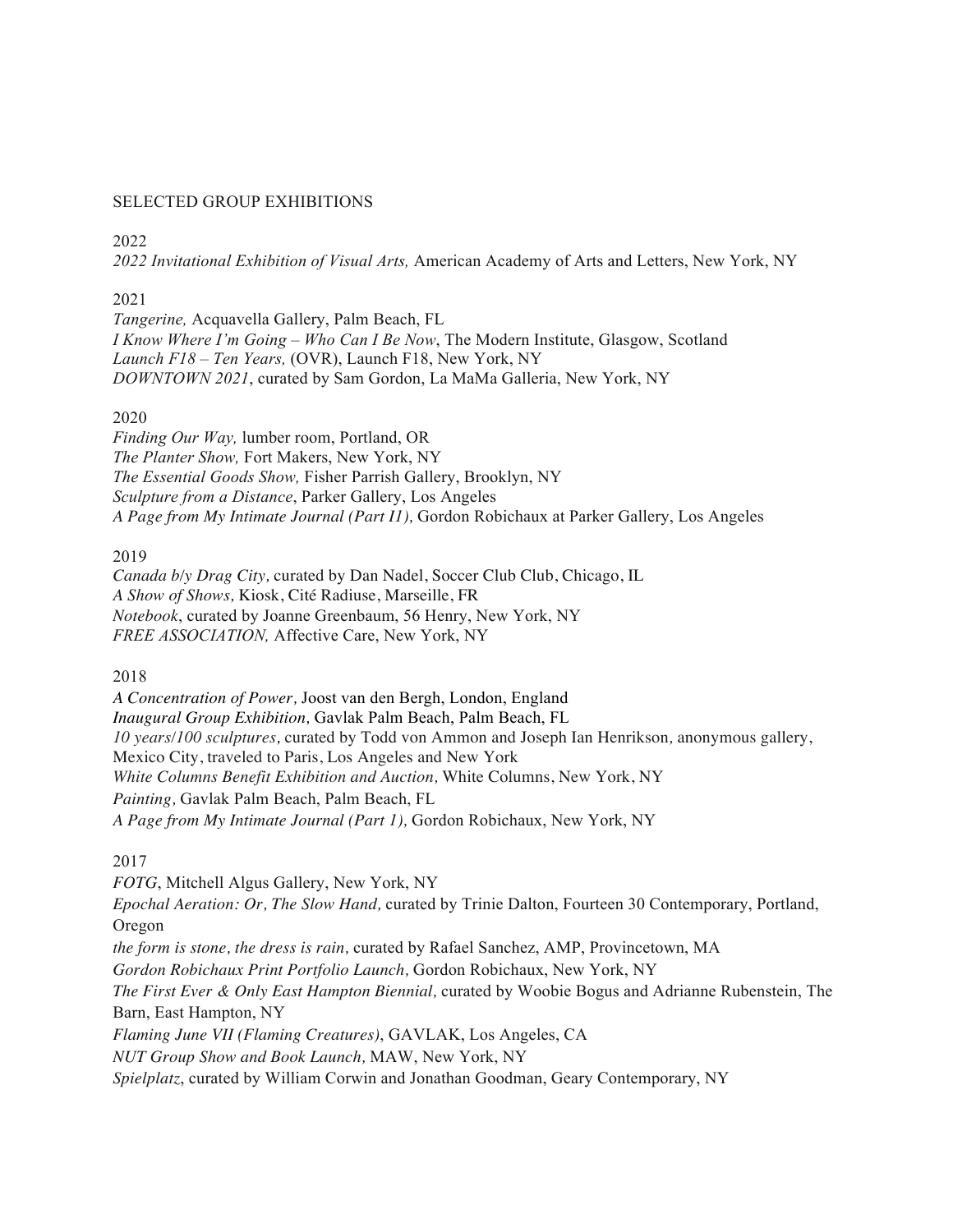# 2016

*Going Home,* curated by David Rimanelli, 43 Fifth Avenue (Bortolami popup), NY, NY *I, Cyborg,* curated by Will Corwin, Gazelli Art House, London, England *Fort Greene,* curated by Adrianne Rubenstein, VENUS LA, Los Angeles, CA *Two Years of Looking,* curated by Erik Hanson, New Art Projects, London, England *Art for Hillary,* benefit auction for Hillary Clinton, Gagosian 21st Street, New York, NY *Tomorrow's Man*, curated by Jack Pierson, Sheppard Contemporary Gallery, University of Nevada, Reno, NV

# 2015

*Devotion*, curated by Will Corwin, Catinca Tabaracu Gallery, New York *Harum Scarum: Jack Pierson, Florence Derive, Elisabeth Kley, Richard Tinkler,* Albert Merola Gallery, Provincetown, MA *Artisti Italian e Non 3,* curated by Ilka Scobie and Luigi Cazzaniga, Spazio Soncina, Soncina, Italy *Summer Group Exhibition,* GAVLAK, Los Angeles, CA *Palm Beach Summer Show 2015,* GAVLAK, Palm Beach, FL *Inside the Episode* (organized by Jack Pierson), Launch F18, New York, NY *Digging,* curated by Becky Kinder, Bushwick Open Studios, Brooklyn, NY *PICK ONE,* harbor/Regina Rex, New York, NY

# 2014

*Prophetic Diagrams,* curated by Will Corwin, Cheymore Gallery, Tuxedo, NY Improvised Showboat, Brooklyn, NY *Anthropocene,* CANADA, New York, NY *Purple States,* curated by Sam Gordon, Andrew Edlin Gallery, New York, NY NADA Art Fair, New York, NY (Season, Seattle, and Regina Rex, Brooklyn) *New York Women: Diana Cooper, Rosy Keyser, Elisabeth Kley, Nancy Haynes, & Joan Waltemath,*  curated by Barbara MacAdam, G Gallery, Houston, Texas Volta Art Fair, New York, NY (solo booth with Season, Seattle)

## 2013

*Artisti Italian e Non 2,* curated by Ilka Scobie and Luigi Cazzaniga, Spazio Soncina, Soncina, Italy *Endless Summer,* Brian Morris Gallery, New York, NY *All Fucking Summer,* GAVLAK, Palm Beach, FL *Nude Descending a Staircase: An Homage,* Francis M. Naumann Fine Art, New York, NY

## 2012

*Modern Times.* Lesley Heller Workspace, New York, NY *Claxons* (four-person exhibition), curated by Walter Robinson, Haunch of Venison, New York, NY Grey Area, New York, NY

2011 *Color Theory,* Storefront, *Brooklyn, NY* 

2010

*The Visible Vagina,* Francis M. Naumann Fine Art & David Nolan Gallery, New York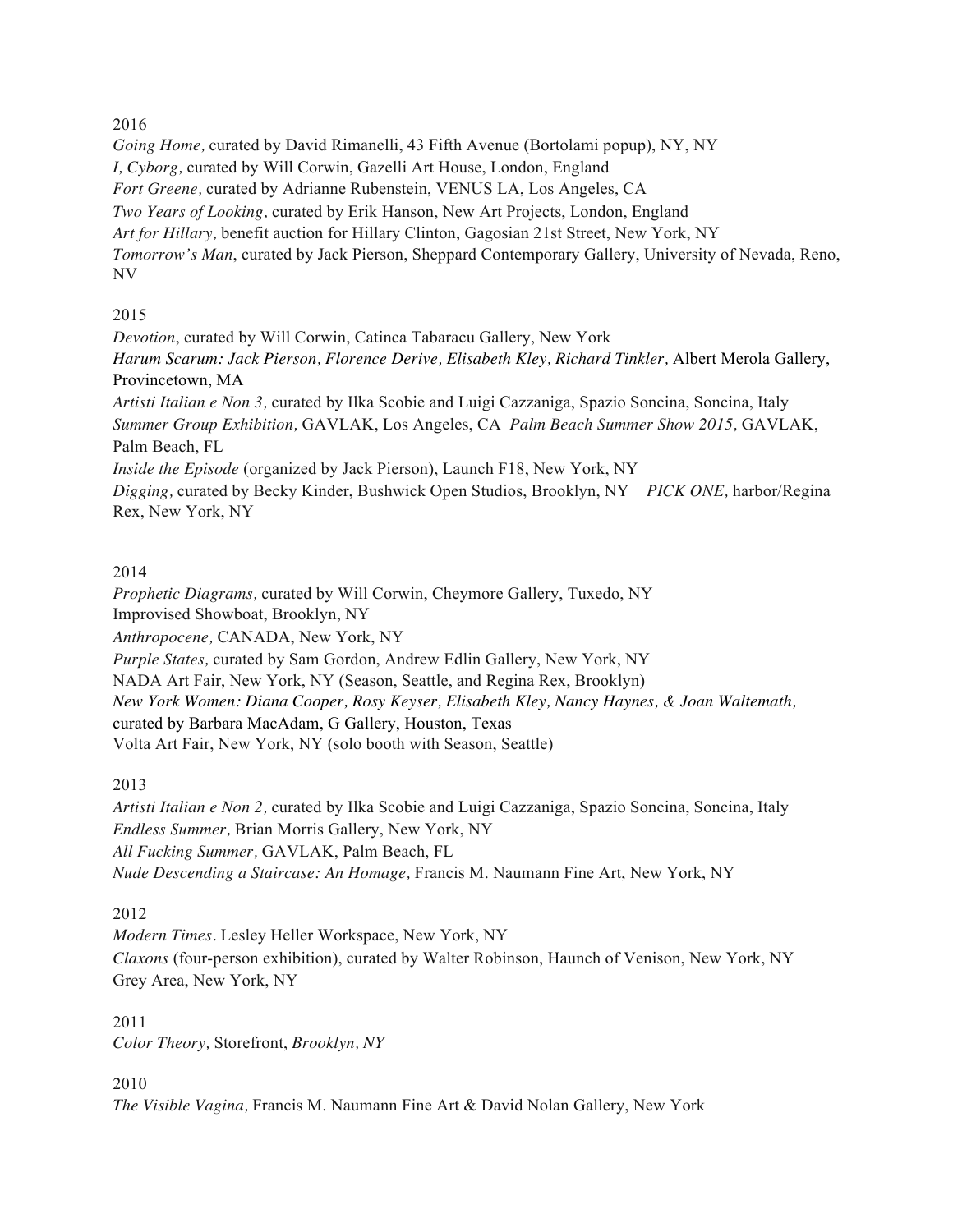2009

*Modern & Contemporary Ceramics,* A.M. Richard Fine Art, Brooklyn, NY

### 2007

*French Kiss,* organized by Rob Wynne, JGM Galerie, Paris *The Demoiselles Revisited,* Francis M. Naumann Fine Art, New York, NY NADA Art Fair, Miami, FL (Momenta Art booth)

### 2006

*The Studio Visit,* Exit Art, New York, NY

### 2005

*Picture Window,* (site specific, city organized), Baltimore, Maryland

2004

*Hall of Portraits,* Pinkard Gallery, Maryland College Institute of Art, Baltimore, MD

2003

*The Recurrent, Haunting Ghost,* Francis M. Naumann Fine Art, New York, NY *Sleight of Hand*, Salena Gallery, Brooklyn Campus, Long Island University, Brooklyn, NY

2002

*Kismet,* The Work Space, New York, NY

2001

*Bad Touch,* Lump gallery/projects, Raleigh, NC (also traveled to Keith Talent Gallery, London, Rose Museum, Brandeis University, Boston, Space 1026, Philadelphia; & UIMA, Chicago) *Beautiful You,* curated by Larry Krone, Mark Pasek Gallery, New York, NY *Nijinsky,* Rupert Goldsworthy Gallery, New York, NY

1999

*The Fin-de-Siécle Salon,* curated by J. A. Poisson, P.S. 122, New York, NY

## PUBLIC COLLECTIONS

The Whitney Museum of American Art, New York, NY

lumber room, Portland, OR

## AWARDS, FELLOWSHIPS, RESIDENCIES

2015 Troedsson Villa Residency, Nikko, Japan

1998 The Pollock-Krasner Foundation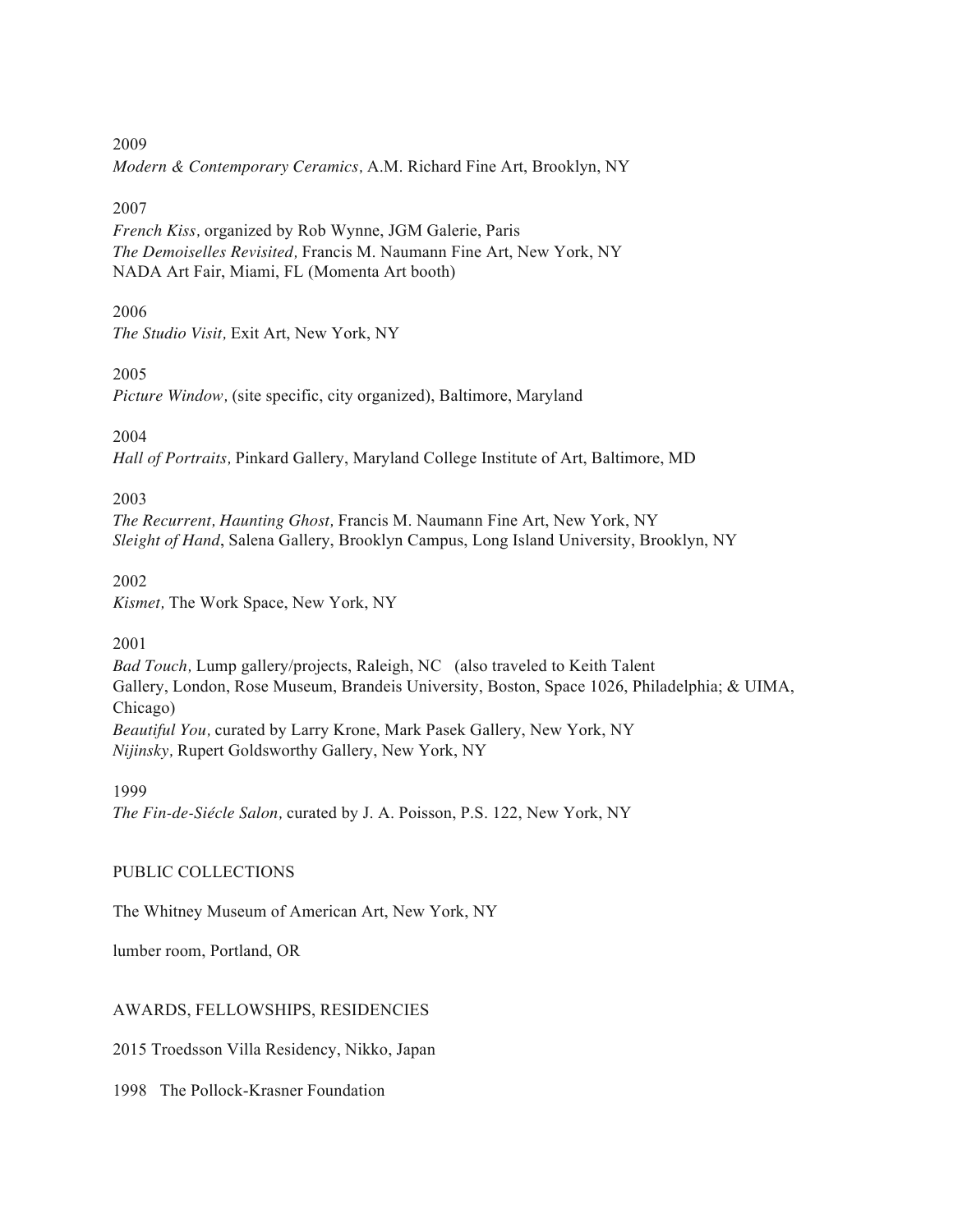### LECTURES AND VISITING ARTIST

# 2020 92nd Street Y Ceramics Department

2019 Cranbrook University

#### BIBLIOGRAPHY

### 2021

Whelan, David, "March Avery and Elisabeth Kley at Parts and Labor, Beacon, NY," ArteFuse, 12/16/2021, (online) (illus)

Markoutsas, Elaine, "Pattern Play," Howl, Issue 03, Inspiration for Creatives from Wolf Gordon, 10/25/2021, (online)

Corwin, Will, "Elisabeth Kley: Minutes of Sand," The Brooklyn Rail, July/August 2021, (print and online) (illus)

"The Frieze Library," Frieze Week, May 2021, (illus)

Bray, Nicole, "Artist to Watch," Mercer Contemporary website, 4/20/21 (online) (illus) Cotter, Holland, "Downtown 2021," New York Times, 2/3/2021 (illus)

## 2020

Unrein, Suzanne, "Conversation with Elisabeth Kley," FIGURE/GROUND (online), 12/15/ 2020 Fateman, Johanna, "Best of 2020, 6 Elisabeth Kley and Tabboo!" ARTFORUM (in print and online), December 2020 (illus)

#### 2019

Saltz, Jerry, "The Ten Best Art Shows of 2019," New York Magazine, 12/12/19 (illus) Smith, Roberta, "Elisabeth Kley and Tabboo!," New York Times, 10/30/2019 (illus) Fateman, Johanna, "Elisabeth Kley and Tabboo!," The New Yorker, 10/14/2019 "Ceramicist and Painter Elisabeth Kley's Cultured Commission is a Vessel to the Past," Cultured Magazine, 10/15/2019 (illus)

Tafoya, Harry, "Two Artists Invite You to Bask in their Garden," Hyperallergic, 11/5/2019 (online)

## 2018

Herriman, Kat, "Snowed Under: Armory Week 2018," Ocula, 3/16/2018, (online) (illus) Cohen, David, "War of Independence," artcritical, 3/11/18 (online) (illus) Hiller, James, "Independent art fair goes its own way and reaps rewards," The Art Newspaper, 3/9/18 Heinrich, Will, "The Don't Misses at Independent and NADA," New York Times, 3/8/18 Wetzler, Rachel, "Twenty Years of CANADA," Independent Features, January 2018 (online) Deep Color Podcast interview, 1/21/18, (online)

## 2016

I, CYBORG: in conversazione col curator Will Corwin, Juliet Art Magazine, November 2017 (illus.) I, CYBORG, Installation Magazine, November 2016 (online), (illus.)

Cashdan, Marina and Lesser, Casey, "The 20 Best Booths at Frieze New York," Artsy, May 5, 2016, (online) (illus)

Martinez, Alanna, "Frieze was Fun, but is Damian Hirst's Pickled Sheep Killing You?" Observer, May 5, 2016 (online)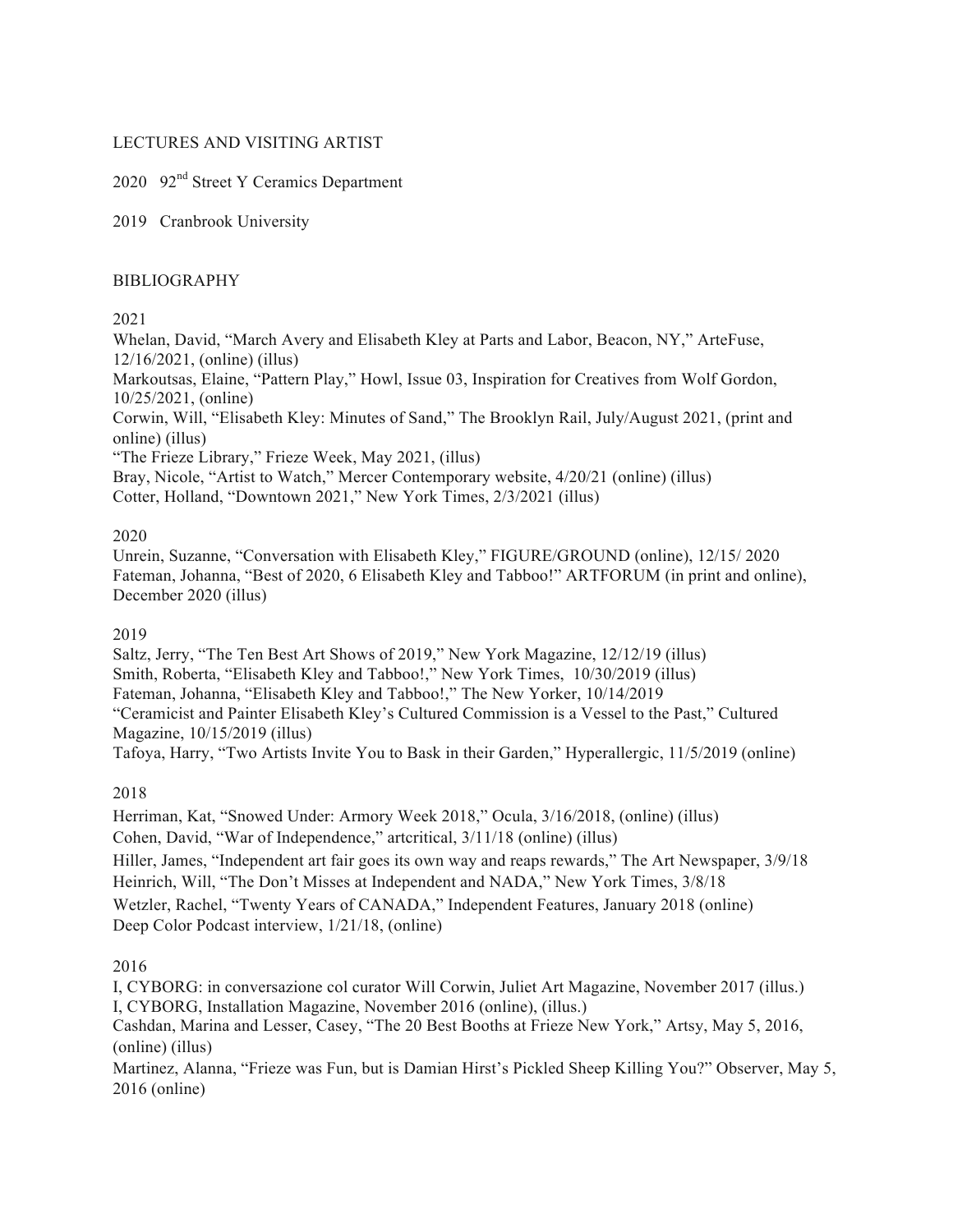Luciano, Josie, "World of tomorrow," Reno News & Review, April 28, 2016, (print and online) Corwin, William, "Elisabeth Kley: Ozymandius," The Brooklyn Rail, February 2016 (print and online) (illus)

MacAdam, Barbara A., "Elisabeth Kley at CANADA," ARTNEWS, February 5, 2016 (online) (illus.) Panero, James, "Gallery chronicle," The New Criterion, February 2016 (print and online) (illus.)

2015

Cohen, David, "Cyborg, at Zurcher Gallery, Devotion, at Catinca Tabaracu Gallery," Artcritcal, December 29, 2015 (online)

McQuaid, Cate, "In Provincetown: cinematic sweep, alluring dunes, hidden patterns," The Boston Globe, September 1, 2015

Steve Desroches, "Tomorrowland: Harum Scarum at Albert Merola Gallery," Provincetown Magazine, August 15, 2015

Kiernan, Jacob, "Translucent Threads of Dawn by Elizabeth Kley," On-Verge, July 21, 2015 (online) (illus.)

Halle, Howard, "Check Out Summer's Top Group Exhibitions," TimeOut NY, July 21, 2015 (online) (illus.)

Stevenson, Jonathan, "Elizabeth Kley and Conrad Ventur: Improbable harmony at Regina Rex," Two Coats of Paint, July 17, 2015 (online) (illus.)

Farley, Michael Anthony and Kirsch, Corinna, "We Went to Regina Rex and 247365," Art F City, July 9, 2015 (online) (illus.)

Gorky's Granddaughter, posted May 1, 2015 (video interview, available online)

Corwin, Will, The Interview Show, Clocktower Radio, aired January 26, 2015 (broadcast interview, available online)

2014 Micchelli, Thomas, "More Now than Then: When Art Reaches Back" Hyperallergic, August 16, 2014 (online) (illus.)

Bilsborough, Michael, "Hybrid States" SVA Continuing Education Blog, August 13, 2014 (online) (illus.)

Sutphin, Eric, "Review: Anthropocene at CANADA," Painting is Dead, August 5,

2104 (online) (illus.)

Vartanian, Hrag, "NADA New York Does It Better Than Ever" Hyperallergic, May 10, 2014 (online) (illus.)

Davis, Ben, "Finding Something at NADA New York" Artnet News, May 9, 2014 (online) (illus.) Wallace, Ian, "This Clay's On Fire! Behind the Surprising New Renaissance in Ceramic Art" Artspace Magazine, April 17, 2014 (online) (illus.)

"The Textile Ceramic: Elisabeth Kley at Volta NY," Installation Magazine, March 12, 2014 (online) (illus.)

Sutton, Benjamin, "The Imaginations Runs Wild at Volta NY 2014," Artnet News, March 7, 20014 (online)

Robinson, Walter "Art Show Anxiety: An Artist's-Eye View From Inside the Whitney Biennial and Armory Week," Artspace Magazine, March 7, 2014 (online)

Cembalest, Robin, "29 Artists With Their Work at New York Art Fairs," Artnews, March 7, 2014 (online) (illus.)

2013

Dalamagas, Rachel Cole, "Interview: Elisabeth Kley," zingmagazine, August 2013 (online) (illus.) A. MacAdam, "Nude Descending Staircase: An Homage," ARTnews, April 2013 (illus.)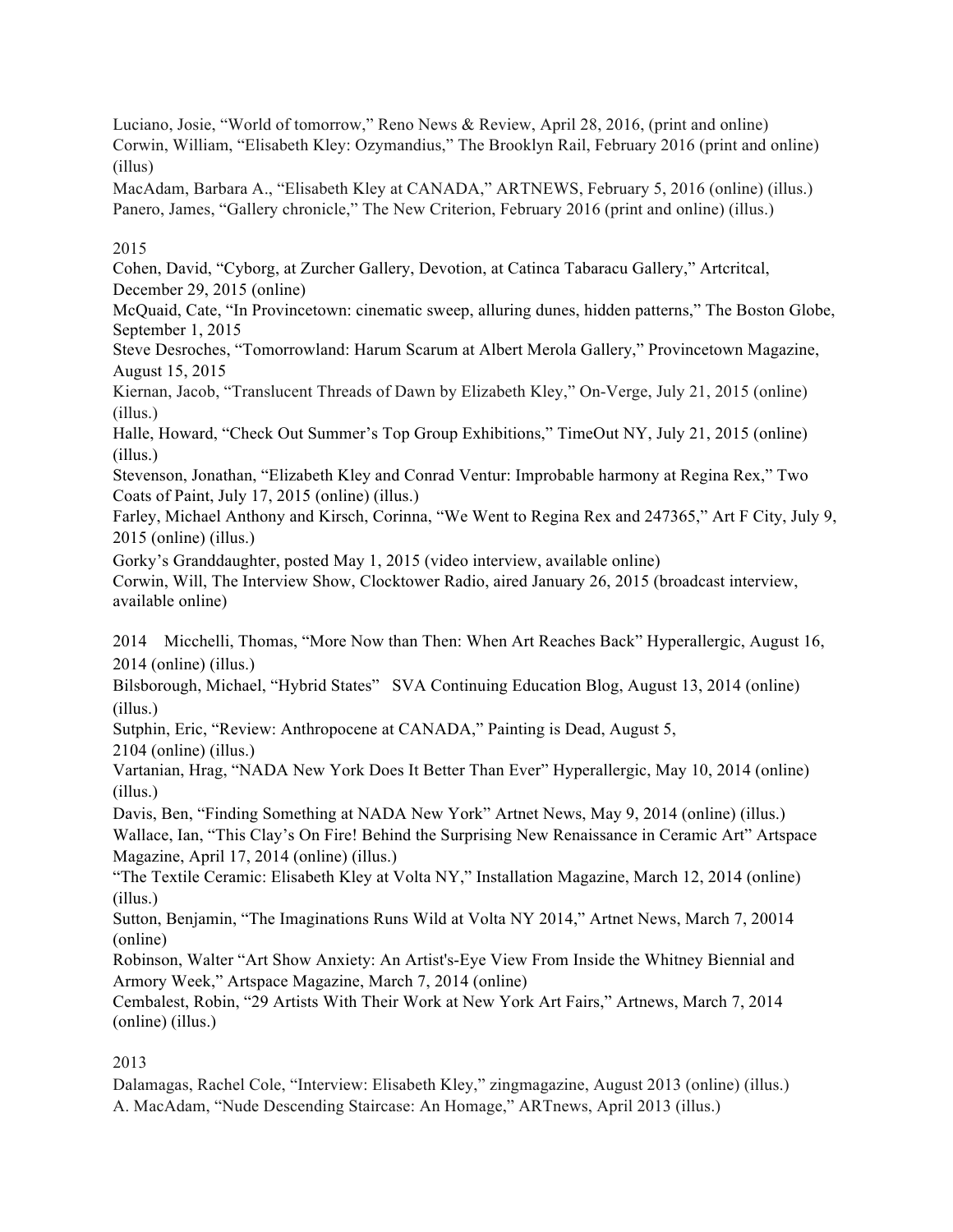### 2010

G. Roger Denson, "Women Artists Sweep Best of 2010 NYC Arts," Huffington Post, December 8, 2010 (illus.)

S. Schmerler, "Modern and Contemporary Ceramics," Art in America, May 2010, p 161- 2

## 2007

R. Smith, "Elisabeth Kley," The New York Times, February 16, 2007 W. Robinson, "Weekend Update," Artnet Magazine, March 9, 2004 (illus.) B. Pollock, "Elisabeth Kley," ARTnews, April 2007, p. 136-7 (illus.) "French Kiss," Paris Capitale, June/July 2007, (illus.)

## 2006

R. Smith, "The Studio Visit," The New York Times, February 24, 2006

# 2002

L. Wei, "Kismet," ARTnews, November 2002, p. 275-6

K. Johnson, "Kismet" The New York Times, September 6, 2002

# 2001

W. Robinson, "Weekend Update," Artnet Magazine, February 20, 2001 (illus.)

# PUBLICATIONS

2021 Print published by White Columns for  $50<sup>th</sup>$  anniversary benefit

## 2019

Print published by Cultured Magazine "*Elisabeth Kley,"* monograph published by Pre-Echo Press, with essays by Paul P. and Edward Leffingwell

2016 Print published by Exhibition A

# 2014

*Tomorrow's Man 2,* edited and published by Jack Pierson "The Aesthetic Gold of the Ravished Spouse of the Godhead," *Art Journal,* Spring 2014

# 2013

"Resurrected Ornaments," zingmagazine #23, August 2013 "Very Cute for You," in *Tabboo! The Art of Stephen Tashjian,* edited by Lia Gangitano

## 2011

"Tabboo!'s Fairy Tale Renaissance," in *Dead Flowers,* edited by Lia Gangitano

## 2008